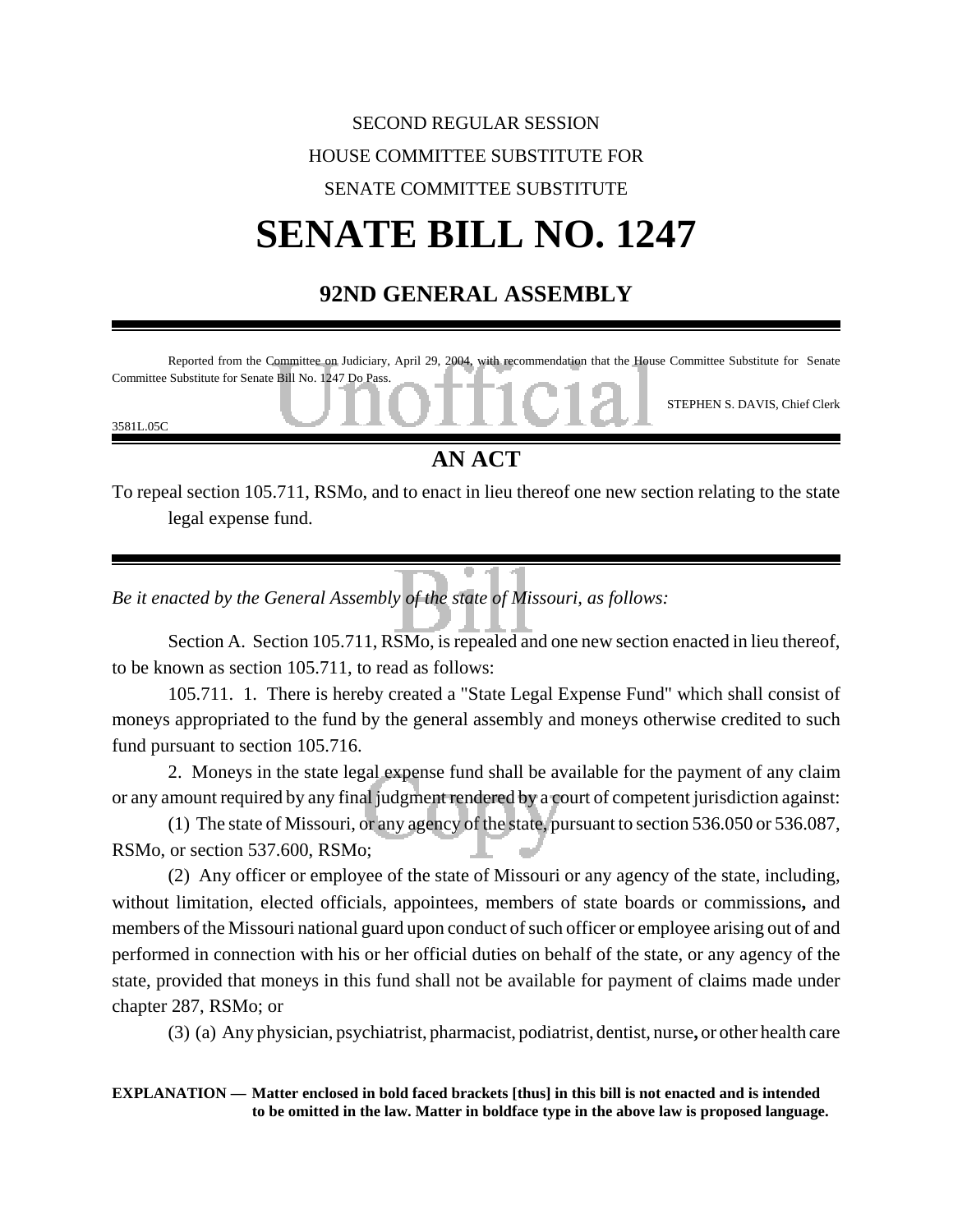provider licensed to practice in Missouri under the provisions of chapter 330, 332, 334, 335, 336, 337 or 338, RSMo, who is employed by the state of Missouri or any agency of the state, under formal contract to conduct disability reviews on behalf of the department of elementary and secondary education or provide services to patients or inmates of state correctional facilities on a part-time basis;

(b) Any physician licensed to practice medicine in Missouri under the provisions of chapter 334, RSMo, and his professional corporation organized pursuant to chapter 356, RSMo, who is employed by or under contract with a city or county health department organized under chapter 192, RSMo, or chapter 205, RSMo, or a city health department operating under a city charter, or a combined city-county health department to provide services to patients for medical care caused by pregnancy, delivery**,** and child care, if such medical services are provided by the physician pursuant to the contract without compensation or the physician is paid from no other source than a governmental agency except for patient co-payments required by federal or state law or local ordinance;

(c) Any physician licensed to practice medicine in Missouri under the provisions of chapter 334, RSMo, who is employed by or under contract with a federally funded community health center organized under Section 315, 329, 330 or 340 of the Public Health Services Act (42 U.S.C. 216, 254c) to provide services to patients for medical care caused by pregnancy, delivery**,** and child care, if such medical services are provided by the physician pursuant to the contract or employment agreement without compensation or the physician is paid from no other source than a governmental agency or such a federally funded community health center except for patient co-payments required by federal or state law or local ordinance. In the case of any claim or judgment that arises under this paragraph, the aggregate of payments from the state legal expense fund shall be limited to a maximum of one million dollars for all claims arising out of and judgments based upon the same act or acts alleged in a single cause against any such physician, and shall not exceed one million dollars for any one claimant;

(d) Any physician, nurse, physician assistant, dental hygienist, or dentist licensed or registered pursuant to chapter 332, RSMo, chapter 334, RSMo, or chapter 335, RSMo, who provides medical, dental**,** or nursing treatment within the scope of his license or registration at a city or county health department organized under chapter 192, RSMo, or chapter 205, RSMo, a city health department operating under a city charter, or a combined city-county health department, or a nonprofit community health center qualified as exempt from federal taxation under Section 501(c)(3) of the Internal Revenue Code of 1986, as amended, if such treatment is restricted to primary care and preventive health services, provided that such treatment shall not include the performance of an abortion, and if such medical, dental**,** or nursing services are provided by the physician, dentist, physician assistant, dental hygienist**,** or nurse without compensation. In the case of any claim or judgment that arises under this paragraph, the aggregate of payments from the state legal expense fund shall be limited to a maximum of five hundred thousand dollars, for all claims arising out of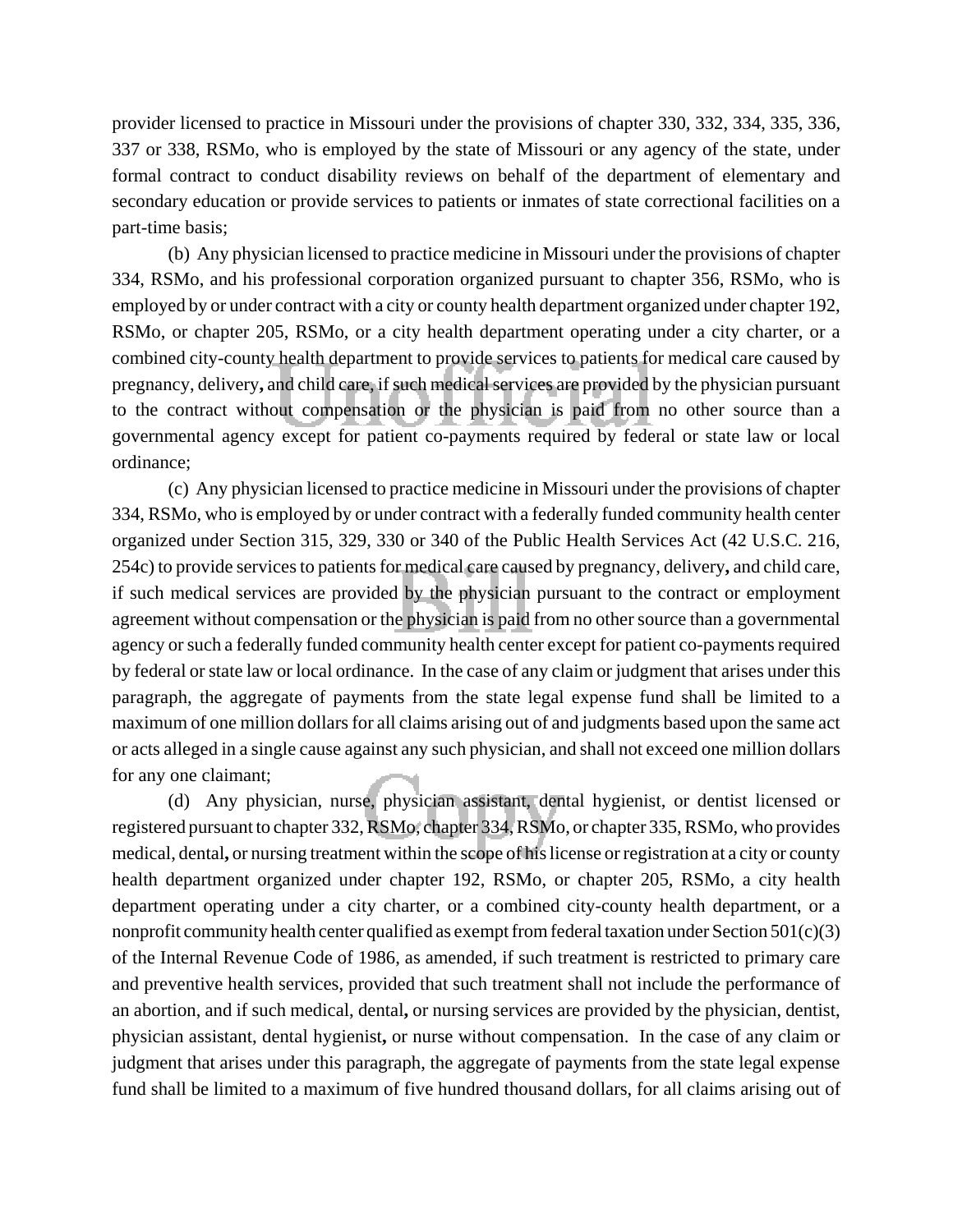and judgments based upon the same act or acts alleged in a single cause and shall not exceed five hundred thousand dollars for any one claimant, and insurance policies purchased pursuant to the provisions of section 105.721 shall be limited to five hundred thousand dollars; or

(e) Any physician, nurse, physician assistant, dental hygienist, or dentist licensed or registered to practice medicine, nursing**,** or dentistry or to act as a physician assistant or dental hygienist in Missouri under the provisions of chapter 332, RSMo, chapter 334, RSMo, or chapter 335, RSMo, who provides medical, nursing**,** or dental treatment within the scope of his license or registration to students of a school whether a public, private**,** or parochial elementary or secondary school, if such physician's treatment is restricted to primary care and preventive health services and if such medical, dental**,** or nursing services are provided by the physician, dentist, physician assistant, dental hygienist, or nurse without compensation. In the case of any claim or judgment that arises under this paragraph, the aggregate of payments from the state legal expense fund shall be limited to a maximum of five hundred thousand dollars, for all claims arising out of and judgments based upon the same act or acts alleged in a single cause and shall not exceed five hundred thousand dollars for any one claimant, and insurance policies purchased pursuant to the provisions of section 105.721 shall be limited to five hundred thousand dollars; or

(4) Staff employed by the juvenile division of any judicial circuit**; or**

**(5) Any attorney licensed to practice law in the state of Missouri who practices law at or through a nonprofit community social services center qualified as exempt from federal taxation under Section 501(c)(3) of the Internal Revenue Code of 1986, as amended, or through any agency of any federal, state, or local government, if such legal practice is provided by the attorney without compensation. In the case of any claim or judgment that arises under this subdivision, the aggregate of payments from the state legal expense fund shall be limited to a maximum of five hundred thousand dollars for all claims arising out of and judgments based upon the same act or acts alleged in a single cause and shall not exceed five hundred thousand dollars for any one claimant, and insurance policies purchased pursuant to the provisions of section 105.721 shall be limited to five hundred thousand dollars.**

3. The department of health and senior services shall promulgate rules regarding contract procedures and the documentation of care provided under paragraphs (b), (c), (d), and (e) of subdivision (3) of subsection 2 of this section. The limitation on payments from the state legal expense fund or any policy of insurance procured pursuant to the provisions of section 105.721, provided in subsection **[**5**] 6** of this section, shall not apply to any claim or judgment arising under paragraph (a), (b), (c), (d), or (e) of subdivision (3) of subsection 2 of this section. Any claim or judgment arising under paragraph (a), (b), (c), (d), or (e) of subdivision (3) of subsection 2 of this section shall be paid by the state legal expense fund or any policy of insurance procured pursuant to section 105.721, to the extent damages are allowed under sections 538.205 to 538.235, RSMo. Liability or malpractice insurance obtained and maintained in force by any physician, dentist, physician assistant, dental hygienist, or nurse for coverage concerning his or her private practice and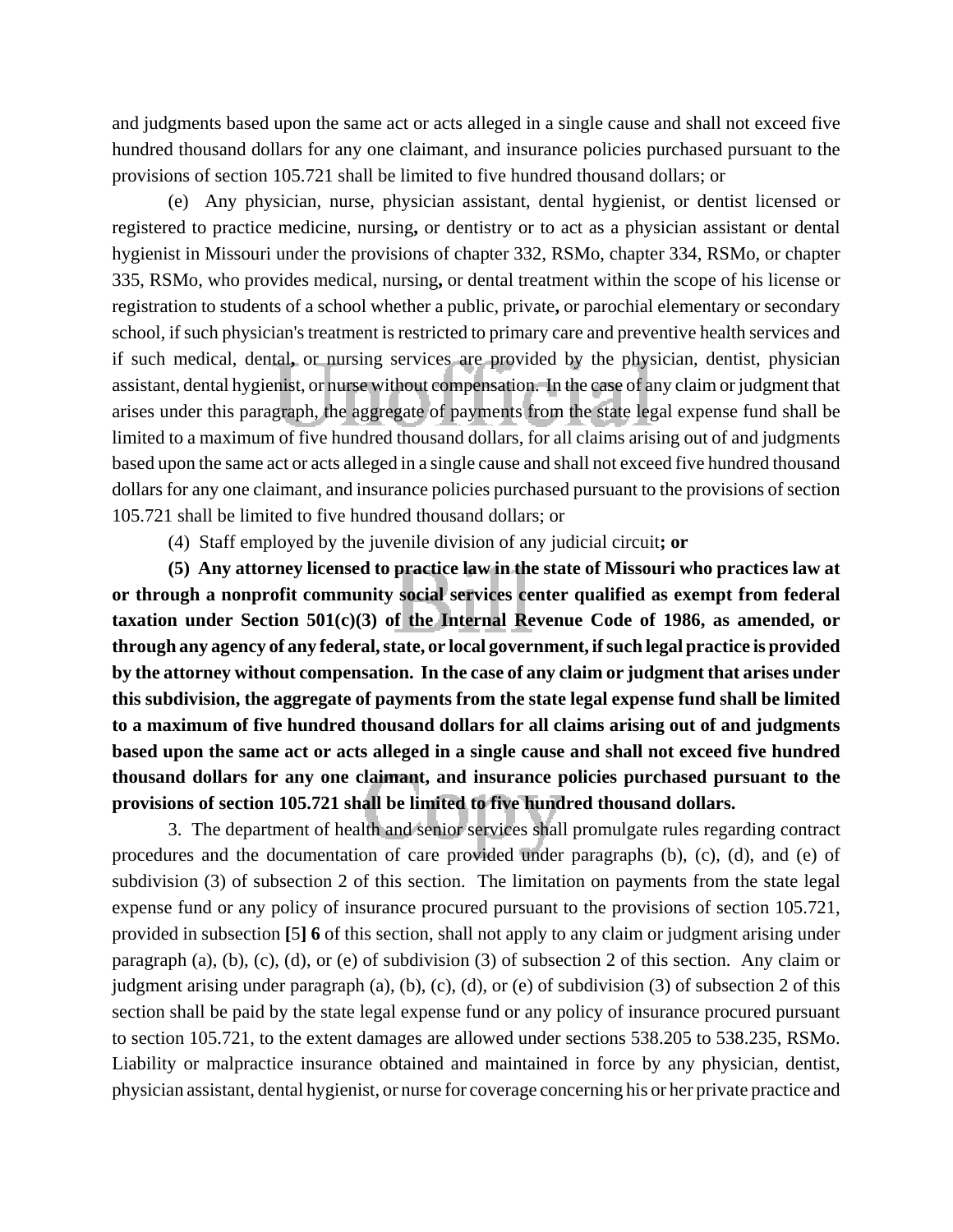assets shall not be considered available under subsection **[**5**] 6** of this section to pay that portion of a judgment or claim for which the state legal expense fund is liable under paragraph  $(a)$ ,  $(b)$ ,  $(c)$ ,  $(d)$ , or (e) of subdivision (3) of subsection 2 of this section. However, a physician, nurse, dentist, physician assistant, or dental hygienist may purchase liability or malpractice insurance for coverage of liability claims or judgments based upon care rendered under paragraphs (c), (d), and (e) of subdivision (3) of subsection 2 of this section which exceed the amount of liability coverage provided by the state legal expense fund under those paragraphs. Even if paragraph  $(a)$ ,  $(b)$ ,  $(c)$ ,  $(d)$ , or (e) of subdivision (3) of subsection 2 of this section is repealed or modified, the state legal expense fund shall be available for damages which occur while the pertinent paragraph (a), (b), (c), (d), or (e) of subdivision (3) of subsection 2 of this section is in effect.

4. **The attorney general shall promulgate rules regarding contract procedures and the documentation of legal practice provided under subdivision (5) of subsection 2 of this section. The limitation on payments from the state legal expense fund or any policy of insurance procured pursuant to section 105.721 as provided in subsection 6 of this section shall not apply to any claim or judgment arising under subdivision (5) of subsection 2 of this section. Any claim or judgment arising under subdivision (5) of subsection 2 of this section shall be paid by the state legal expense fund or any policy of insurance procured pursuant to section 105.721. Liability or malpractice insurance otherwise obtained and maintained in force shall not be considered available under subsection 6 of this section to pay that portion of a judgment or claim for which the state legal expense fund is liable under subdivision (5) of subsection 2 of this section. However, an attorney may obtain liability or malpractice insurance for coverage of liability claims or judgments based upon legal practice rendered under subdivision (5) of subsection 2 of this section that exceed the amount of liability coverage provided by the state legal expense fund under subdivision (5) of subsection 2 of this section. Even if subdivision (5) of subsection 2 of this section is repealed or amended, the state legal expense fund shall be available for damages that occur while the pertinent subdivision (5) of subsection 2 of this section is in effect.**

**5.** All payments shall be made from the state legal expense fund by the commissioner of administration with the approval of the attorney general. Payment from the state legal expense fund of a claim or final judgment award against a physician, dentist, physician assistant, dental hygienist, or nurse described in paragraph (a), (b), (c), (d), or (e) of subdivision (3) of subsection 2 of this section**, or against an attorney in subdivision (5) of subsection 2 of this section,** shall only be made for services rendered in accordance with the conditions of such paragraphs.

**[**5.**] 6.** Except as provided in subsection 3 of this section, in the case of any claim or judgment that arises under sections 537.600 and 537.610, RSMo, against the state of Missouri, or an agency of the state, the aggregate of payments from the state legal expense fund and from any policy of insurance procured pursuant to the provisions of section 105.721 shall not exceed the limits of liability as provided in sections 537.600 to 537.610, RSMo. No payment shall be made from the